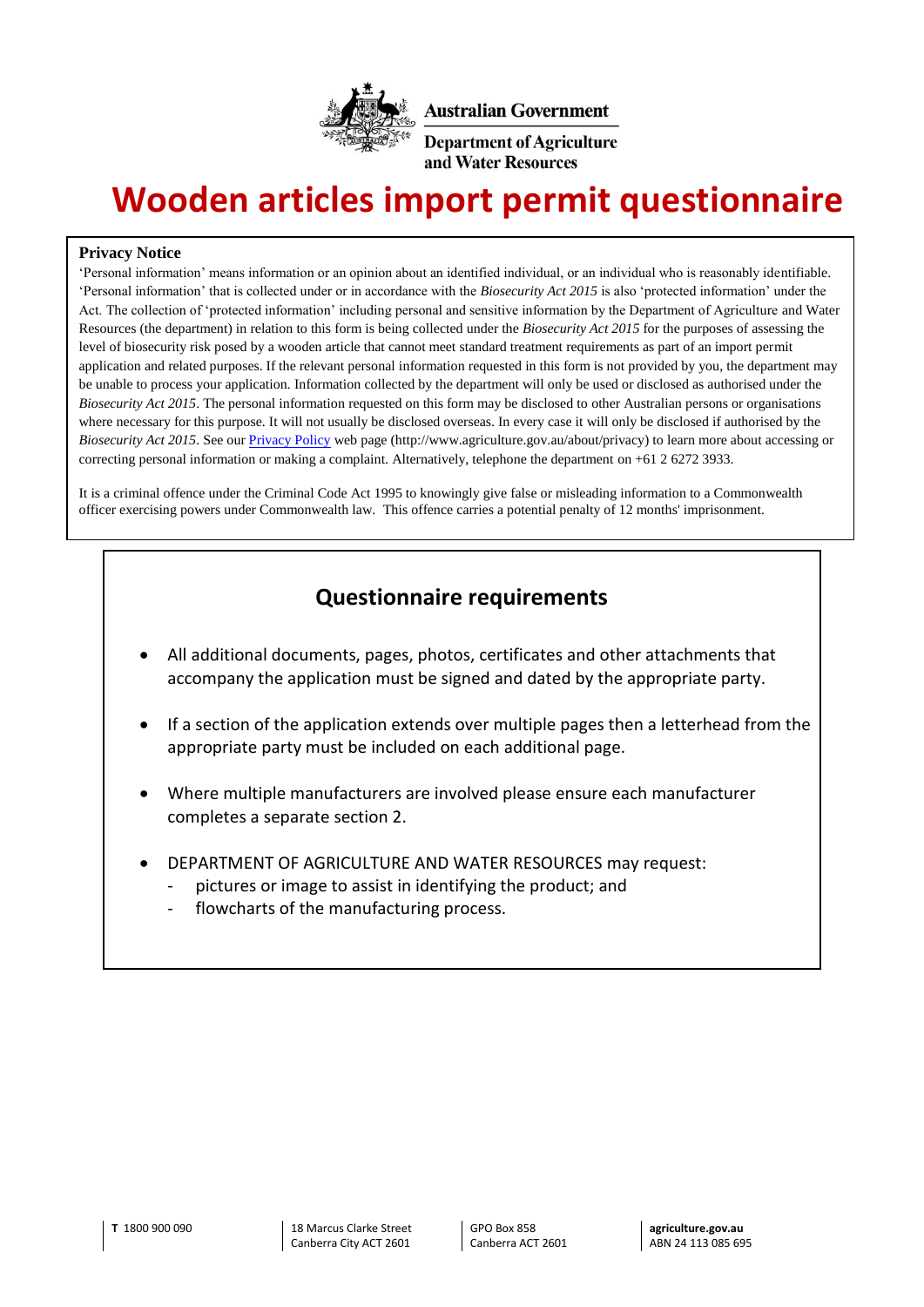| Section 1.1 - Applicant Information                                                                  |            |           |                          |  |  |
|------------------------------------------------------------------------------------------------------|------------|-----------|--------------------------|--|--|
| To be completed by the importer or broker acting on the importer's behalf.                           |            |           |                          |  |  |
| Import permit application reference number: ____                                                     |            |           |                          |  |  |
| <b>Product information</b>                                                                           |            |           |                          |  |  |
| Name of the product (as<br>invoiced)                                                                 |            |           |                          |  |  |
| Scientific name                                                                                      |            |           |                          |  |  |
| Customs import tariff<br>number/s for the goods:<br>(your broker can provide<br>this information)    |            |           |                          |  |  |
| Description and intended<br>use of the product<br>(Photos MUST be attached<br>to this questionnaire) |            |           |                          |  |  |
| Individual unit value of the<br>product (AUD\$)                                                      |            |           |                          |  |  |
| Does the product contain<br>any material derived from                                                | <b>Yes</b> | <b>No</b> | <b>List of materials</b> |  |  |
| animal or plant (excluding<br>wood)?                                                                 |            |           |                          |  |  |
| Importer                                                                                             |            |           |                          |  |  |
| ABN (if not already<br>supplied on the import<br>permit application)                                 |            |           |                          |  |  |
| <b>Broker</b>                                                                                        |            |           |                          |  |  |
| Name                                                                                                 |            |           |                          |  |  |
| Address                                                                                              |            |           |                          |  |  |
| Phone and Fax                                                                                        |            |           |                          |  |  |
| Email                                                                                                |            |           |                          |  |  |
| <b>Contact Name</b>                                                                                  |            |           |                          |  |  |
| Supplier / Exporter (as reported to Customs)                                                         |            |           |                          |  |  |
| <b>Customs Identification</b><br>Code (CCID)                                                         |            |           |                          |  |  |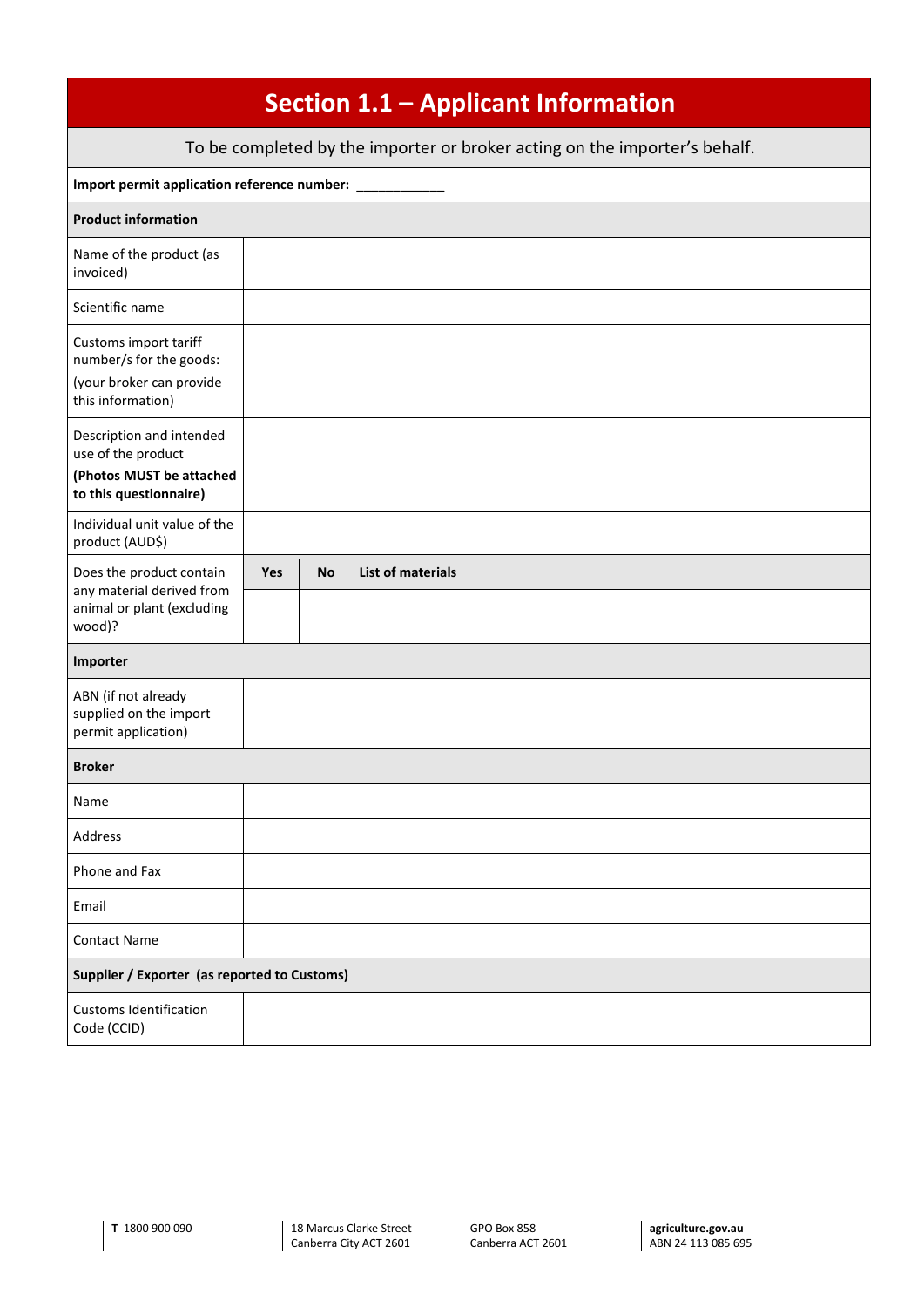| Section 1.2 – Importer's Declaration                                                                     |                    |  |  |  |
|----------------------------------------------------------------------------------------------------------|--------------------|--|--|--|
| To be completed by the importer or broker acting on the importer's behalf.                               |                    |  |  |  |
| I declare that the information that I have provided is true<br>and accurate to the best of my knowledge. | Signature:         |  |  |  |
|                                                                                                          | Name:              |  |  |  |
|                                                                                                          | Date: (dd/mm/yyyy) |  |  |  |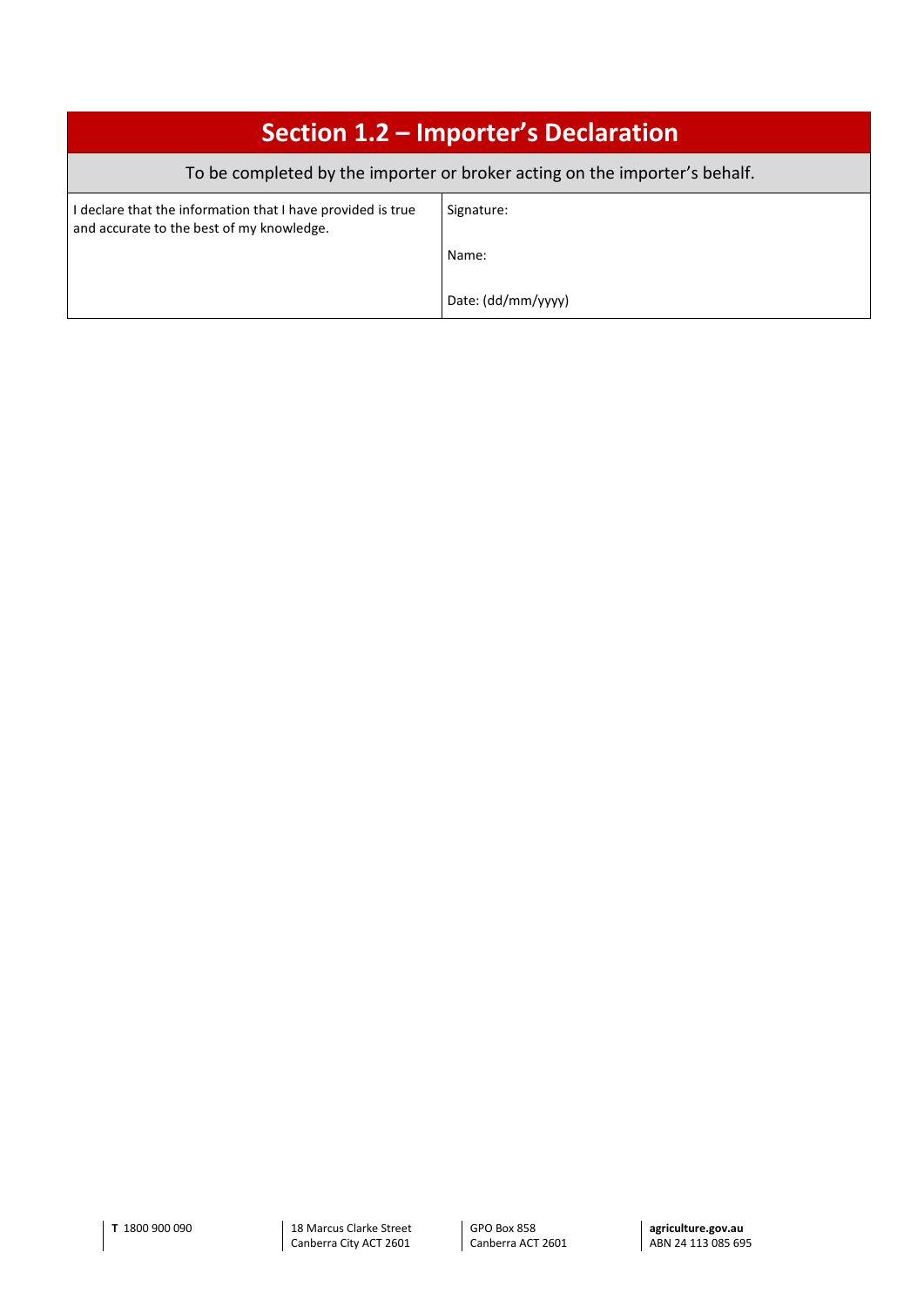## MANUFACTURER'S LETTERHEAD TO BE PLACED HERE

### **Section 2.1 – Manufacturing details**

This section will need to be completed by each manufacturer if more than one manufacturer is used. Ensure each manufacturer provides details of their component and signs the declaration.

| <b>Manufacturers details</b>                                                                                                                         |                   |            |                                  |  |
|------------------------------------------------------------------------------------------------------------------------------------------------------|-------------------|------------|----------------------------------|--|
| Name:                                                                                                                                                |                   |            |                                  |  |
| Address:                                                                                                                                             |                   |            |                                  |  |
| Phone and fax:                                                                                                                                       |                   |            |                                  |  |
| Contact name:                                                                                                                                        |                   |            |                                  |  |
| <b>Product information</b>                                                                                                                           | <b>Yes</b>        | <b>No</b>  | <b>Comments / Details</b>        |  |
| Is the final product free from:<br>Bark; and<br>Insect activity; and<br>Fungal decay?                                                                |                   |            |                                  |  |
| What is the moisture content percentage of the finished<br>product?                                                                                  |                   | %          |                                  |  |
| Plywood or veneer manufacturing process                                                                                                              |                   | <b>No</b>  | <b>Comments / Details</b>        |  |
| Is the product a plywood product or veneer product?                                                                                                  | Plywood<br>Veneer |            |                                  |  |
| If this is a plywood product, has the plywood been<br>manufactured by your company?                                                                  |                   |            |                                  |  |
| What is the maximum thickness of an individual veneer?                                                                                               |                   | Thickness: |                                  |  |
| Have the veneers been dried by your company?<br>If yes, what is the temperature and duration of the drying?                                          |                   |            | Temperature and Duration:        |  |
| If this is a plywood product have the veneers been glued and<br>pressed using heat?<br>If yes, what is the temperature and duration of the pressing? |                   |            | Temperature and Duration:        |  |
| Solid wood manufacturing process                                                                                                                     |                   | <b>No</b>  | <b>Comments / Details</b>        |  |
| Does the timber have a thickness of less than or equal to<br>200mm in at least one dimension?                                                        |                   |            | Maximum thickness of the timber: |  |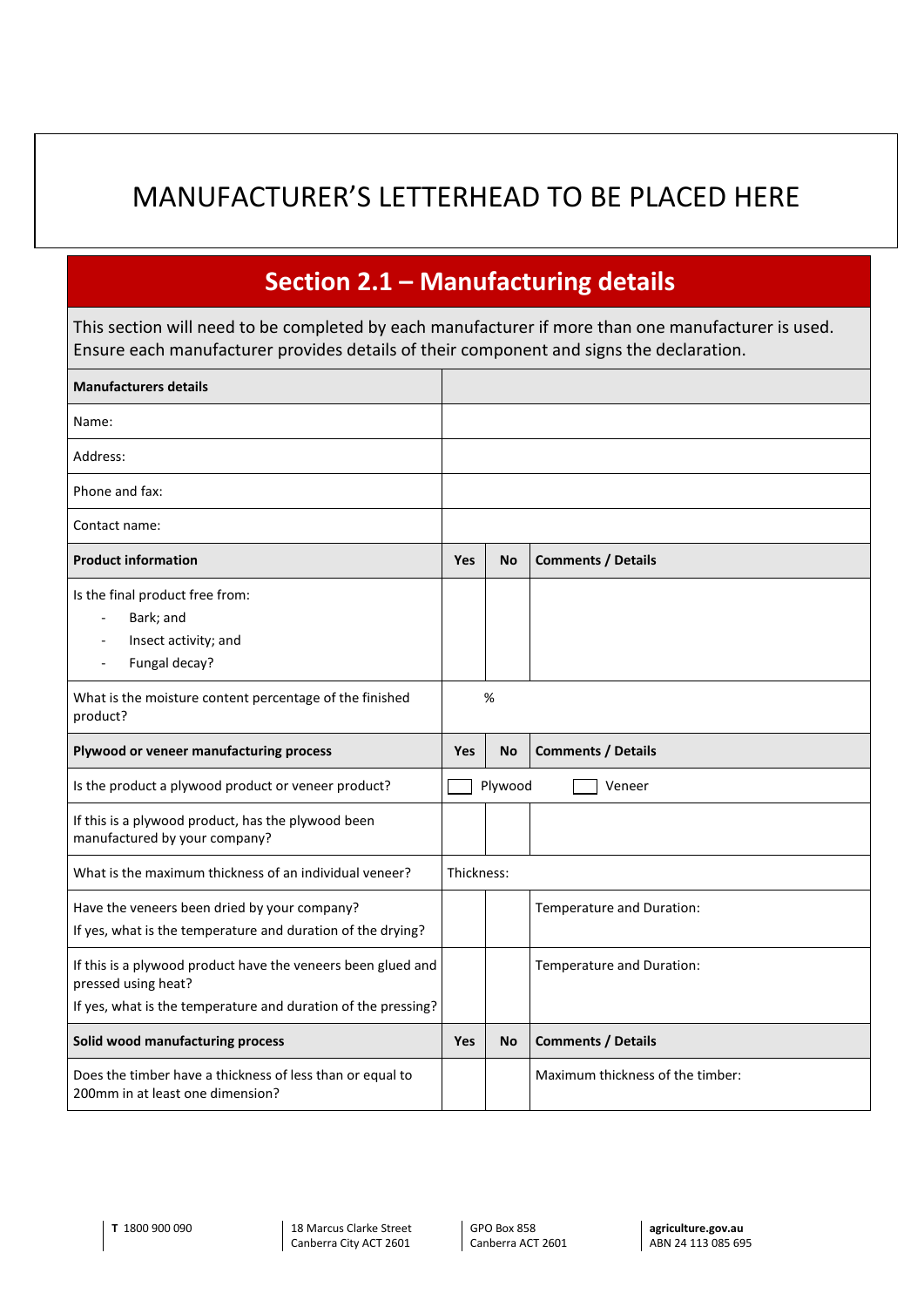| Has the material received one of the following treatments:<br>- Heat treatment; or<br>- Kiln drying?                                      |            |           |     | Temperature and duration: |
|-------------------------------------------------------------------------------------------------------------------------------------------|------------|-----------|-----|---------------------------|
| <b>Other treatments</b>                                                                                                                   | <b>Yes</b> | <b>No</b> | N/A | <b>Treatment Details</b>  |
| Has another treatment been performed on the raw<br>materials or the finial products? If so, please provide these<br>treatment details.    |            |           |     |                           |
| If fumigation is performed, is this carried out prior to the<br>application of any surface coating (e.g. paints, lacquers,<br>varnishes)? |            |           |     |                           |
| What is the maximum timeframe (days) between fumigation<br>and the application of a surface coating?                                      |            |           |     |                           |

### **Section 2.2 – Storage requirements and additional information**

#### To be completed by the manufacturer.

| <b>Storage requirements</b>                                                                                                                                                                                       | Yes | <b>No</b> | <b>Comments / Details</b> |
|-------------------------------------------------------------------------------------------------------------------------------------------------------------------------------------------------------------------|-----|-----------|---------------------------|
| Are all buildings and structures in a state of good repair and<br>weather proof?                                                                                                                                  |     |           |                           |
| Are all buildings and structures clean?                                                                                                                                                                           |     |           |                           |
| Is there an effective pest control program in place? (if yes<br>provide details of this program)                                                                                                                  |     |           |                           |
| Are the materials stored with other goods?                                                                                                                                                                        |     |           |                           |
| Where materials are stored with other goods, provide a<br>description of the methods in place to prevent cross<br>contamination. (Photos or diagrams [if available] should be<br>attached to this questionnaire.) |     |           |                           |
| Provide details of quality control systems if maintaining a<br>national or international standard (e.g. ISO 9001)                                                                                                 |     |           |                           |
| Does any national and / or international auditable standard<br>apply during manufacture of this product?<br>If yes, please provide details on the auditing systems and<br>audit frequencies?                      |     |           |                           |
| Provide details of how the treated material is wrapped or<br>sealed following completion of manufacturing process                                                                                                 |     |           |                           |
| Has all treated material been processed immediately into<br>finished products or stored securely to prevent infestation?                                                                                          |     |           |                           |